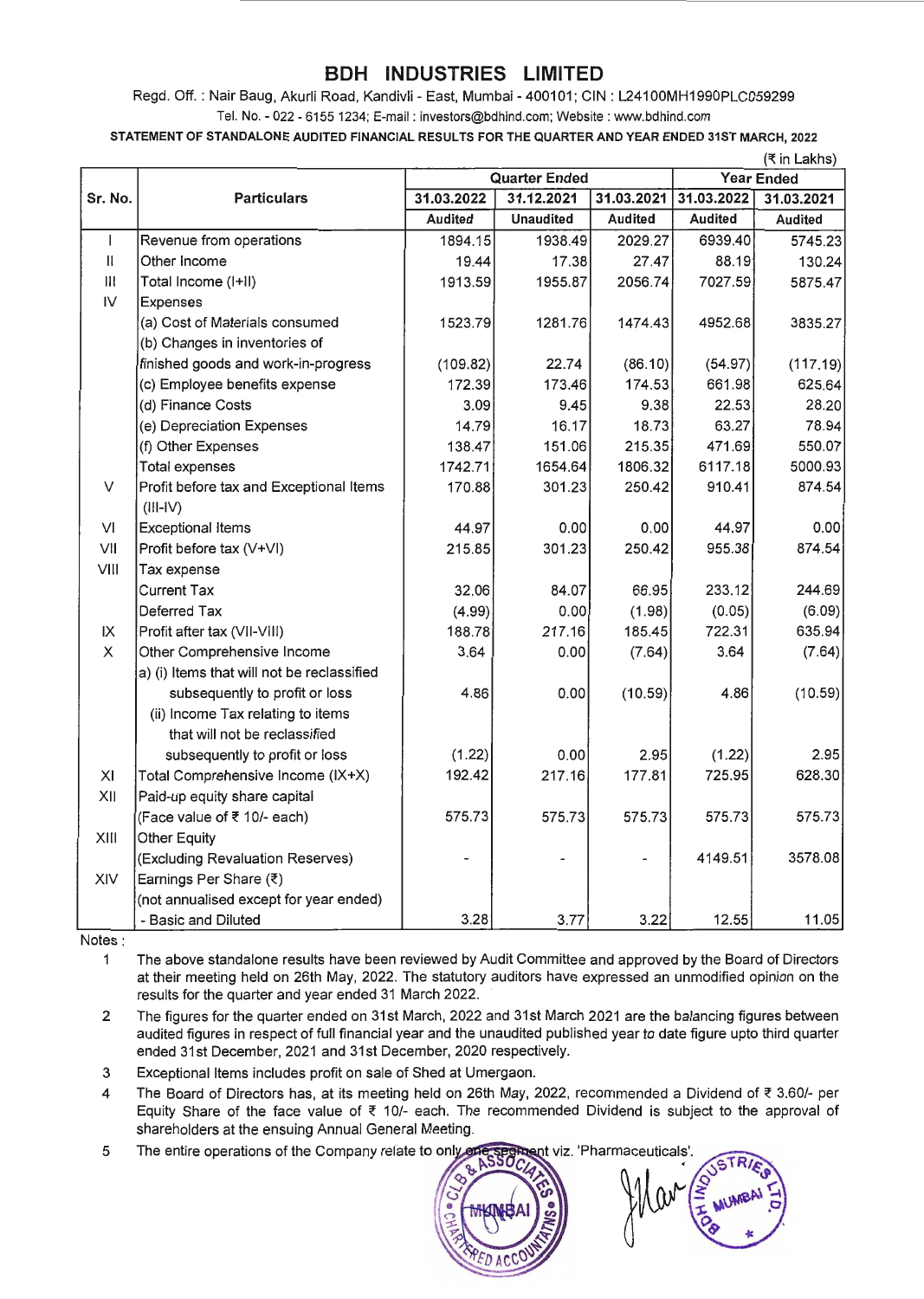#### 6 Statement of Standalone Audited Assets and Liabilities as at 31st March, 2022  $(7 \text{ in } 1 \text{ a}$ khs)

|                    |                                       | (K III Laniis) |            |  |
|--------------------|---------------------------------------|----------------|------------|--|
| <b>Particulars</b> |                                       | As at          | As at      |  |
|                    |                                       | 31-03-2022     | 31-03-2021 |  |
|                    |                                       | <b>Audited</b> | Audited    |  |
|                    | <b>Assets</b>                         |                |            |  |
| 1                  | <b>Non Current Assets</b>             |                |            |  |
|                    | Property, Plant and Equipment         | 1,960.96       | 2,030.84   |  |
|                    | <b>Other Non Current Assets</b>       | 20.30          | 4.56       |  |
|                    | <b>Total Non-Current Assets</b>       | 1,981.26       | 2,035.40   |  |
| $\overline{2}$     | <b>Current Assets</b>                 |                |            |  |
|                    | Inventories                           | 671.21         | 542.69     |  |
|                    | <b>Financial Assets</b>               |                |            |  |
|                    | - Trade Receivables                   | 1,452.34       | 1,518.29   |  |
|                    | - Cash and Cash Equivalents           | 1,881.52       | 2,262.30   |  |
|                    | <b>Other Current Assets</b>           | 762.73         | 635.08     |  |
|                    | <b>Current Tax Assets</b>             | 142.23         | 95.75      |  |
|                    | <b>Total Current Assets</b>           | 4,910.03       | 5,054.11   |  |
|                    |                                       |                |            |  |
|                    | <b>Total Assets</b>                   | 6,891.29       | 7,089.51   |  |
|                    |                                       |                |            |  |
|                    | <b>Equity and Liabilities</b>         |                |            |  |
| 3                  | <b>Equity</b>                         |                |            |  |
|                    | <b>Equity Share Capital</b>           | 575.73         | 593.94     |  |
|                    | <b>Other Equity</b>                   | 4,282.99       | 3,712.95   |  |
|                    | <b>Total Equity</b>                   | 4,858.72       | 4,306.89   |  |
| 4                  | <b>Non-Current Liabilities</b>        |                |            |  |
|                    | <b>Financial Liabilities</b>          |                |            |  |
|                    | Provisions                            | 14.86          | 29.90      |  |
|                    | Deferred Tax Liabilities (Net)        | 4.66           | 3.49       |  |
|                    | <b>Other Non-Current Liabilities</b>  | 54.53          | 54.53      |  |
|                    | <b>Total Non-Current Liabilities</b>  | 74.05          | 87.92      |  |
| 5                  | <b>Current Liabilities</b>            |                |            |  |
|                    | <b>Financial Liabilities</b>          |                |            |  |
|                    | - Borrowings                          | 225.17         | 850.71     |  |
|                    | - Trade Payables                      | 1,645.30       | 1,744.20   |  |
|                    | Provisions                            | 0.91           | 17.31      |  |
|                    | <b>Other Current Liabilities</b>      | 87.14          | 82.48      |  |
|                    | <b>Total Current Liabilities</b>      | 1,958.52       | 2,694.70   |  |
|                    |                                       |                |            |  |
|                    | <b>Total Equity &amp; Liabilities</b> | 6,891.29       | 7,089.51   |  |
|                    |                                       |                |            |  |

7 Previous period figures have been regrouped / rearranged wherever necessary to correspond with the figures of current period.

Place : Mumbai Date : 26th May, 2022



By order of the Board For BDH Industries Limited  $11S7$ ash **MUMBAI** shree Nair

Chairperson & Managing Director DIN: 00027467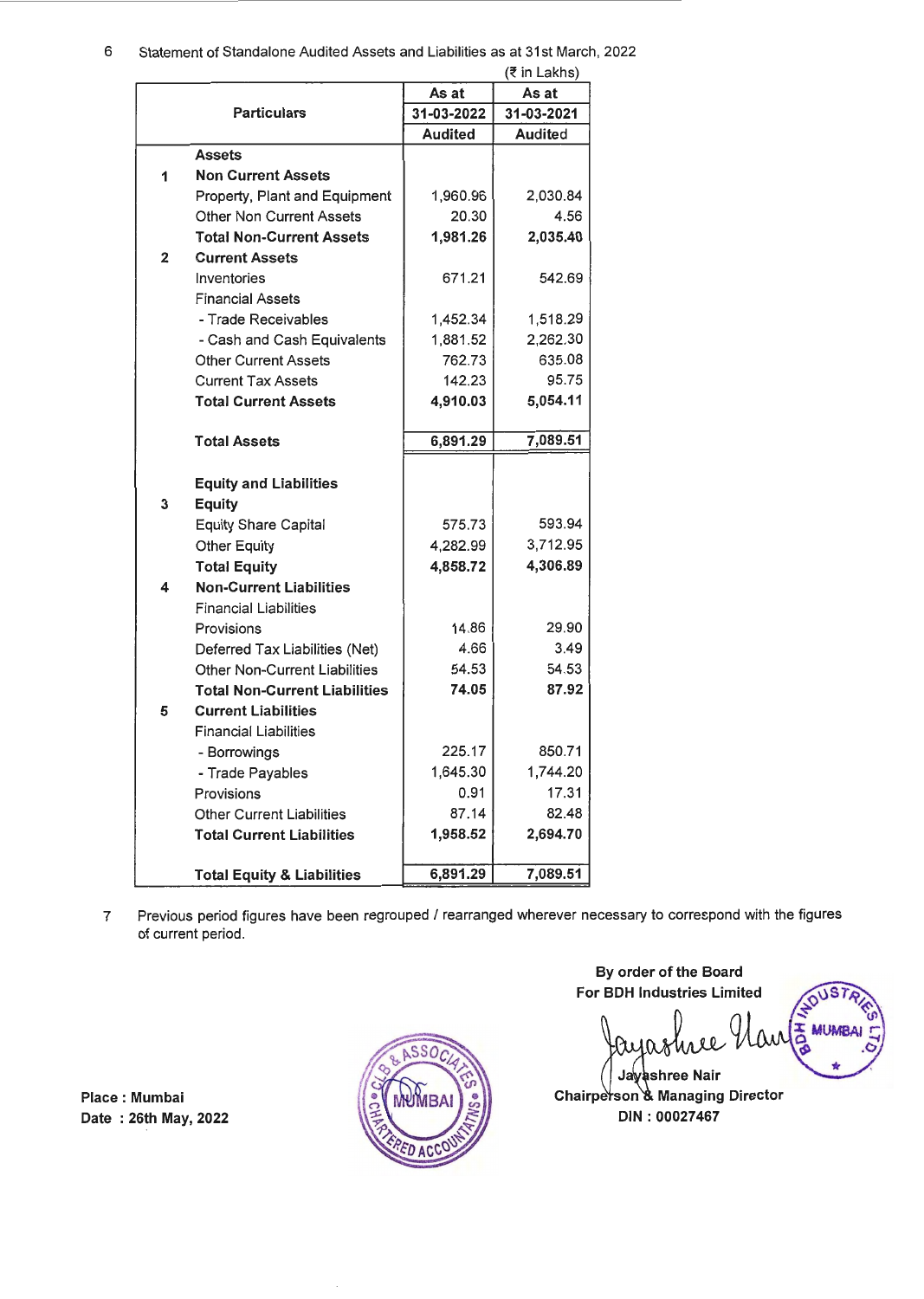# **BDH INDUSTRIES LIMITED**

Regd. Off. : Nair Baug, Akurli Road, Kandivli - East, Mumbai - 400101; CIN : L241OOMH1990PLC059299 Tel. No. - 022 - 6155 1234; E-mail : investors@bdhind.com; Website: www.bdhind.com

### STATEMENT OF STANDALONE AUDITED CASH FLOW FOR THE YEAR ENDED ON 31ST MARCH, 2022

| ₹ in Lakhs |
|------------|
|------------|

|    |                                                            | <b>Year Ended on</b> |                |  |
|----|------------------------------------------------------------|----------------------|----------------|--|
|    | <b>Particulars</b>                                         | 31-03-2022           | 31-03-2021     |  |
|    |                                                            | <b>Audited</b>       | <b>Audited</b> |  |
| A) | CASH FLOW FROM OPERATING ACTIVITIES                        |                      |                |  |
|    | Profit Before Tax                                          | 955.38               | 874.54         |  |
|    | <b>Adjustments</b>                                         |                      |                |  |
|    | Other Comprehensive Income (OCI) and others                | 4.86                 | (10.59)        |  |
|    | <b>Exceptional Items</b>                                   | (44.97)              |                |  |
|    | <b>Interest Received</b>                                   | (88.19)              | (130.24)       |  |
|    | Depreciation                                               | 63.27                | 78.94          |  |
|    | <b>Interest Paid</b>                                       | 22.53                | 28.20          |  |
|    | <b>Operating Profit Before Working Capital Changes</b>     | 912.88               | 840.85         |  |
|    | Adjustments                                                |                      |                |  |
|    | (Increase)/Decrease Trade and Other Receivables            | (77.44)              | (678.26)       |  |
|    | (Increase)/Decrease Inventories                            | (128.52)             | (41.46)        |  |
|    | Increase/ (Decrease) Trade Payables                        | (125.68)             | 173.02         |  |
|    | Cash Generated from the Operations                         | 581.24               | 294.15         |  |
|    | <b>Direct Tax Paid</b>                                     | (279.60)             | (215.73)       |  |
|    | Net Cash flow from Operating Activities                    | 301.64               | 78.42          |  |
| B) | <b>CASH FLOW FROM INVESTMENT ACTIVITIES</b>                |                      |                |  |
|    | <b>Interest Received</b>                                   | 88.19                | 130.24         |  |
|    | <b>Purchase of Fixed Assets</b>                            | (21.82)              | (1.46)         |  |
|    | Sale of Fixed Assets                                       | 72.00                |                |  |
|    | Net Cash Flow from Investment Activities                   | 138.37               | 128.78         |  |
| C) | <b>CASH FLOW FROM FINANCING ACTIVITIES</b>                 |                      |                |  |
|    | <b>Interest Paid</b>                                       | (22.53)              | (28.20)        |  |
|    | Proceeds from Borrowings -Short Term                       | (625.54)             | (71.65)        |  |
|    | Dividend Paid                                              | (172.72)             | (143.93)       |  |
|    |                                                            | (820.79)             | (243.78)       |  |
|    |                                                            |                      |                |  |
|    | Net Increase/Decrease in Cash and Cash Equivalents (A+B+C) | (380.78)             | (36.58)        |  |
|    | Cash and Cash Equivalents Opening Balance                  | 2,262.30             | 2,298.88       |  |
|    | Cash and Cash Equivalents Closing Balance                  | 1,881.52             | 2,262.30       |  |



By order of the Board For BDH Industries Limited

Jayashree Nair Date: 26th May, 2022 **Chairperson & Managing Director** DIN: 00027467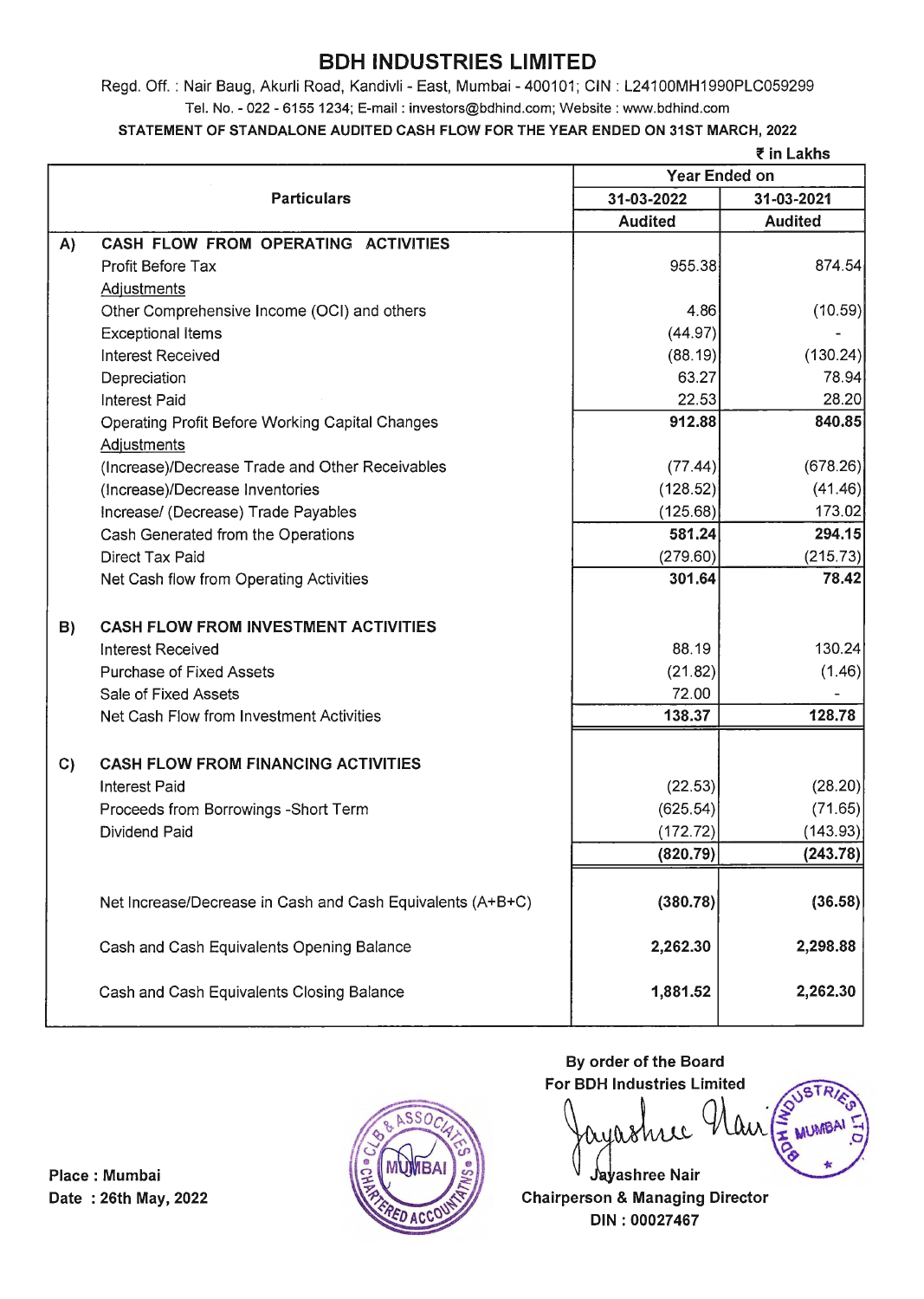

**CLB & ASSOCIATES** 

## **CHARTERED ACCOUNTANTS**

77, Mulii Jetha Bldg., 3rd Floor, 185/ 187, Princess Street, Marine Lines, Mumbai - 400 002. • Tel.: +91-22-22052224, 22066860 E-mail :info@clb.co.in / clb.fca@gmail.com • Website: www.clb.co.in

Independent Auditor's Report on the Audit of Annual Standalone Financial Results of BDH Industries Limited pursuant to the Regulation 33 of the Securities and Exchange Board of India (Listing Obligations and Disclosure Requirements) Regulations, 2015, (as amended)

### INDEPENDENT AUDITOR'S REPORT

To The Board of Directors of BD H Industries Limited Mumbai

#### Opinion

We have audited the accompanying statement of standalone financial result of BDH Industries Limited ('the company') for the year ended March 31,2022 ("the Statement"), being submitted by the Company Pursuant to the requirements of regulation 33 of the Securities and Exchange Board of India (Listing obligations and Disclosure Requirements) Regulations,20 15, as amended ('Listing Regulation').

ln Our Opinion and to the best of our information and according to the explanation given to us, the statement

l. is presented in accordance with the requirements of Regulation 33 of the listing regulations and

II. gives a true and fair view in conformity with the recognition and measurements principles laid down in the applicable Indian Accounting Standards ("Ind AS") and other accounting principles generally accepted in India of the net profit and other comprehensive income and other financial information for the ended March 31, 2022 and the standalone statement of assets and liabilities and the standalone statement of cash flows as at the year ended on that date.

#### Basis for Opinion

We conducted our audit in accordance with the Standard on Auditing ("SAs") specified under Section 143(10) of the Companies Act, 2013 ("the Act"). Our responsibilities under SAs are further described in the Auditor's Responsibilities for the Audit of the Statement section of our Report. We are independent of the Company in accordance with the Code of Ethics issued by the Institute of Chartered Accountants of India ("ICAI") together with the ethical requirement that are relevant to our audit of financial results under the provisions of the Act and the Rules thereunder, and we have fulfilled our other ethical

responsibilities in accordance with these requirements and the Code of Ethics issued by ICAI. We believe that the audit evidence we have played is sufficient and appropriate to provide a basis for our opinion.

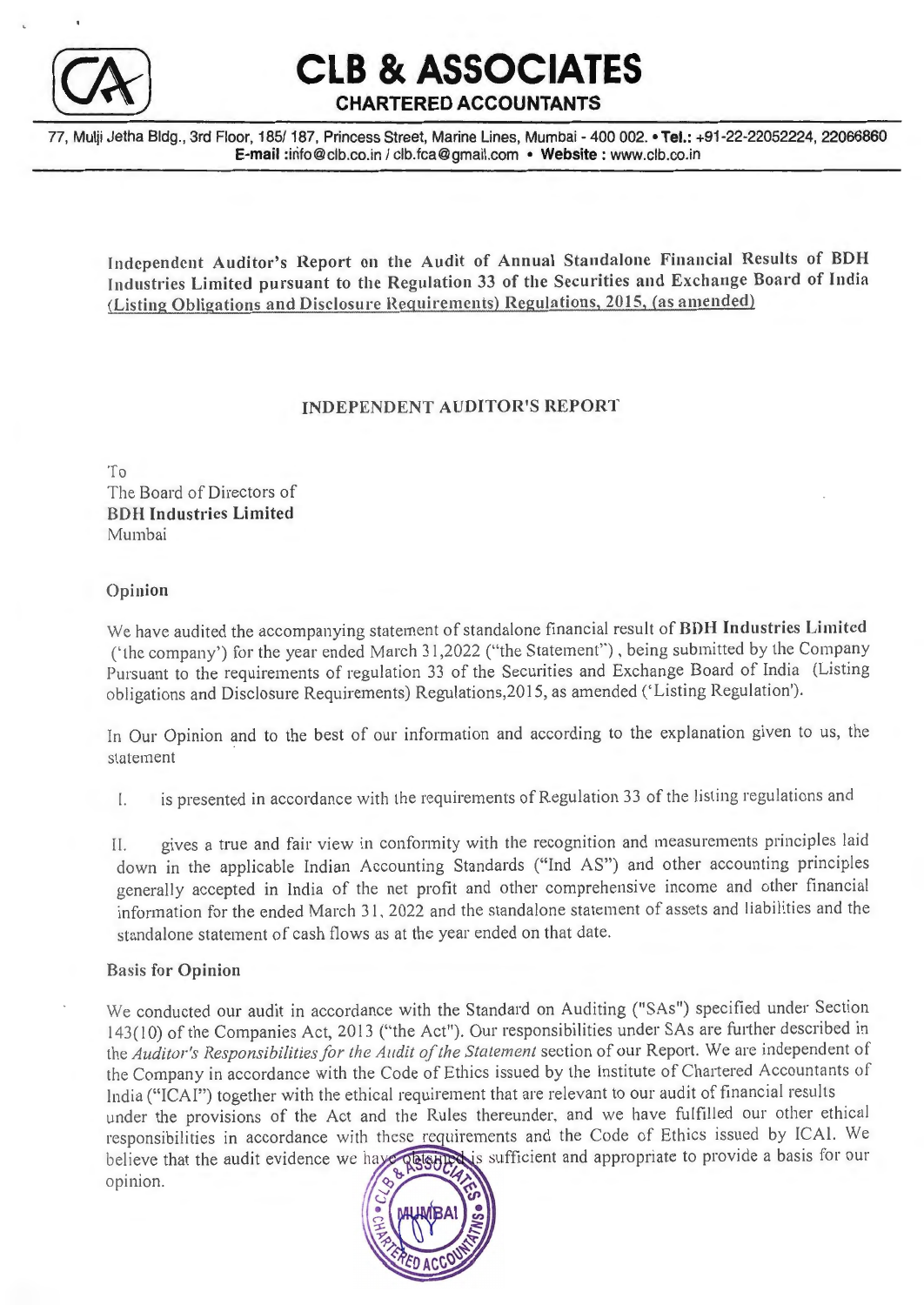### **Management's Responsibilities for the Standalone Financial Results**

This Statement, which is the responsibility of the Company's Management and approved by the Board of Directors, has been prepared on the basis of audited standalone financial statements.

The Company's Board of Director are responsible for the Preparation and presentation of these standalone financial results that give a true and fair view of the net profit and other comprehensive income and other financial information of the company and the standalone statement of assets and liabilities and the standalone statement of cash flows in accordance with the recognition and measurement principles laid down in Ind AS prescribed under Section 13 3 of the Act read with relevant rules issued there under and other accounting principles generally accepted in India and in compliance with Regulation 33 of the Listing Regulations. This responsibility also includes maintenance of adequate accounting records in accordance with the provisions of the Act for safeguarding of the assets of the Company and for preventing and detecting frauds and other irregularities; selection and application of appropriate accounting policies; making judgments and estimates that are reasonable and prudent; and design, implementation and maintenance of adequate internal financial Controls that were operating effectively for ensuring the accuracy and completeness of the accounting records, relevant to the preparation and presentation of the Statement that give a true and fair view and are free from material misstatement whether due to fraud or error.

In preparing the Statement, the Management and Board of Directors are responsible for assessing the Company's ability to continue as a going concern, disclosing, as applicable, matters related to going concern and using the going concern basis of accounting unless the Board of Directors either intends to liquidate the Company or to cease operations, or has no realistic alternative but to do so.

The Board of Directors are also responsible for overseeing the Company's financial reporting process of the Company.

#### **Audi tor's Responsibilities for the A udit of the Standalone Financial Results**

Our objectives are to obtain reasonable assurance about whether the statement as a whole are free from material misstatements, whether due to fraud or error, and to issue an auditor's report that includes our opinion. Reasonable assurance is a high level of assurance, but is not a guarantee that an audit conducted in accordance with SAs will always detect a material misstatement when it exists. Misstatements can arise from fraud or error and are considered material if, individually or in aggregate, they could reasonably be expected to influence the economic decision of users taken on the basis of these financial results.

As part of an audit in accordance with SAs, we exercise professional judgment and maintain professional scepticism throughout the audit. We also:

- Identify and assess the risks of material misstatement of the Statement, whether due to fraud or error, design and perform audit procedures responsive to those risks, and obtain audit evidence that is sufficient and appropriate to provide a basis for our opinion. The risk of not detecting a material misstatement resulting from fraud is higher than for one resulting from error, as fraud may involve collusion, forgery, intentional omissions, misrepresentations, or the override of internal control.
- Obtain an understanding of internal control relevant to the audit in order to design audit procedures that  $\bullet$ are appropriate in the circumstances. Under  $\epsilon$  (100) (1) of the Act, we are also responsible for